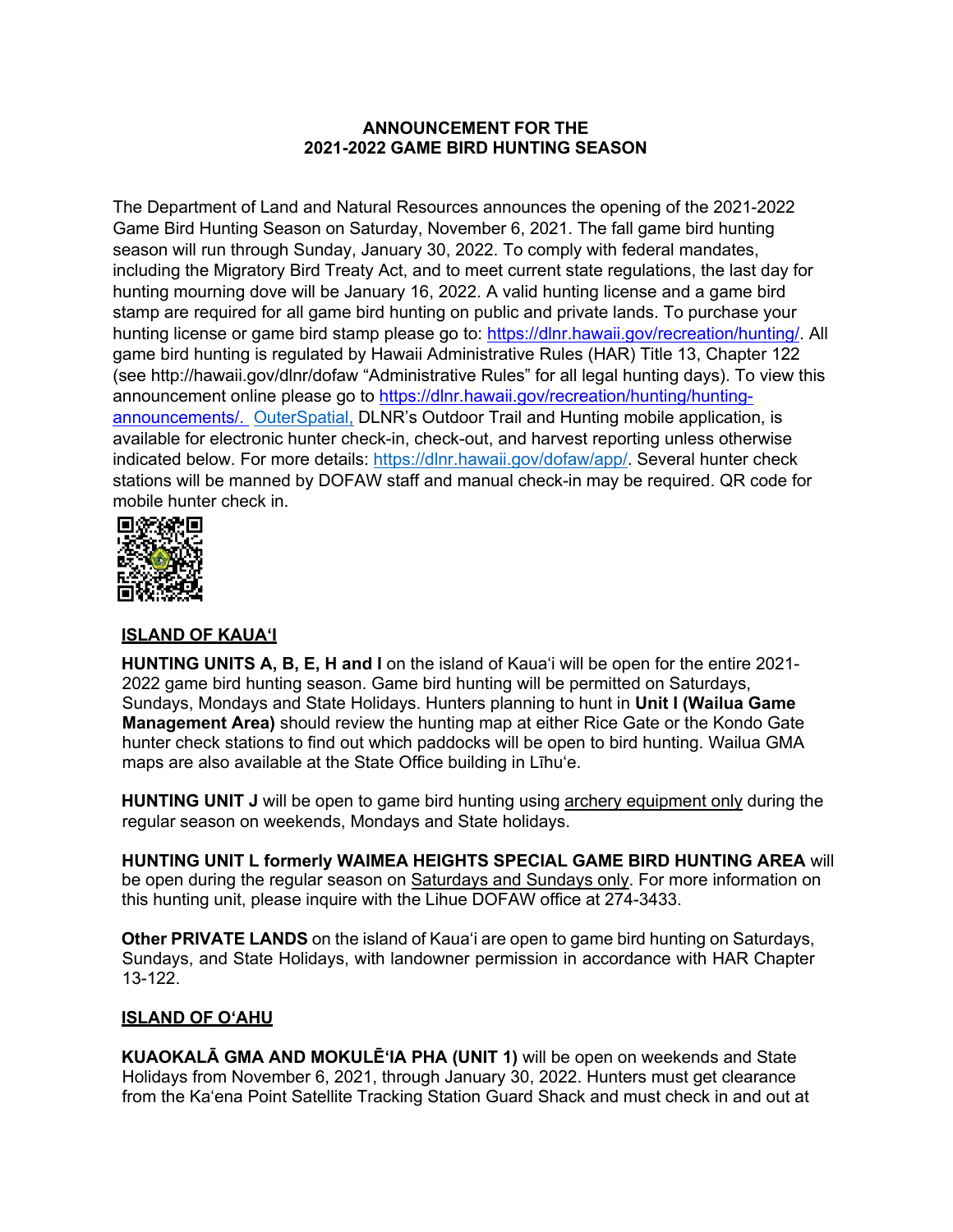the DOFAW Hunter Check Station Mailbox by information/outreach signs. Species occurring in this area include ring-necked pheasant (common and blue variety), Erckel's francolin, black francolin, gray francolin, chukar partridge, barred dove, and spotted dove, with bag limits as listed in HAR Chapter 13-122, Rules Regulating Game Bird Hunting. Hunting of female Ring- Necked Pheasants is allowed at Kuaokalā GMA only (put and take) and will count against the listed "Daily Bag Limit" in HAR Chapter 13-122.

Additional Species: Hunting of peafowl (male/ female) is allowed in Kuaokalā, three birds of either sex per hunter per day. The Nepal Kalij Pheasant (male/ female) will be counted for "Daily Bag Limits" under Ring-neck Pheasant/ Other Pheasant spp.

**HUNTING OF WILD TURKEYS IS STILL PROHIBITED** in all public and private hunting areas to allow the population to reach a level suitable for hunting in the future.

**MAKUA KEAʻAU PHA (UNIT 2**) will be open on weekends and State Holidays from November 6, 2021, through January 30, 2022. Hunter's may contact staff – (808-226-7757) for the gate combination for the season. Hunters shall park off the Keaʻau Homestead Road just before the entrance of Our Lady of Keaʻau and continue up the homestead road past a rancher's gate up to the check station. From there hunters can walk to desired location to enter the hunting area. Species occurring in Makua Keaʻau include ring-necked pheasant (rare), Erckel's francolin, black francolin, gray francolin, barred dove, and spotted dove, with bag limits as listed in HAR Chapter 13-122.

Additional Species: Hunting of peafowl (male/ female) is allowed in Makua Keaʻau PHA, threebirds of either sex per hunter per day. The Nepal Kalij Pheasant (male/ female) - will be counted against the "Daily Bag Limits" under Ring-neck Pheasant/ Other Pheasant spp. listing.

**PRIVATE LANDS** on the island of O'ahu will be open to game bird hunting on weekends and State Holidays in accordance with HAR Chapter 13-122.

#### **ISLAND OF MAUI**

**KULA FOREST RESERVE AND KAONOULU RANCH COOPERATIVE LEASE AREA (HUNTING UNIT C)** will be open for game bird hunting on Saturdays, Sundays, and State Holidays for the entire season. Game mammal hunting will be closed within Unit C on legal game bird hunting days.

**KAHAKULOA GMA AND WEST MAUI FOREST RESERVE (HUNTING UNIT F)** will be open for game bird hunting on Saturdays, Sundays, and State Holidays for the entire season.

Game mammal hunting will be closed within Unit F during the game bird hunting season (November 2021 through January 2022).

## **ISLAND OF MOLOKAʻI**

**MOLOKAʻI FOREST RESERVE (HUNTING UNITS C, D, AND E)** will be open for game bird hunting on Saturdays, Sundays, and State Holidays for the entire season.

**For Units C, D and E,** game mammal hunting will be closed from November 2021 through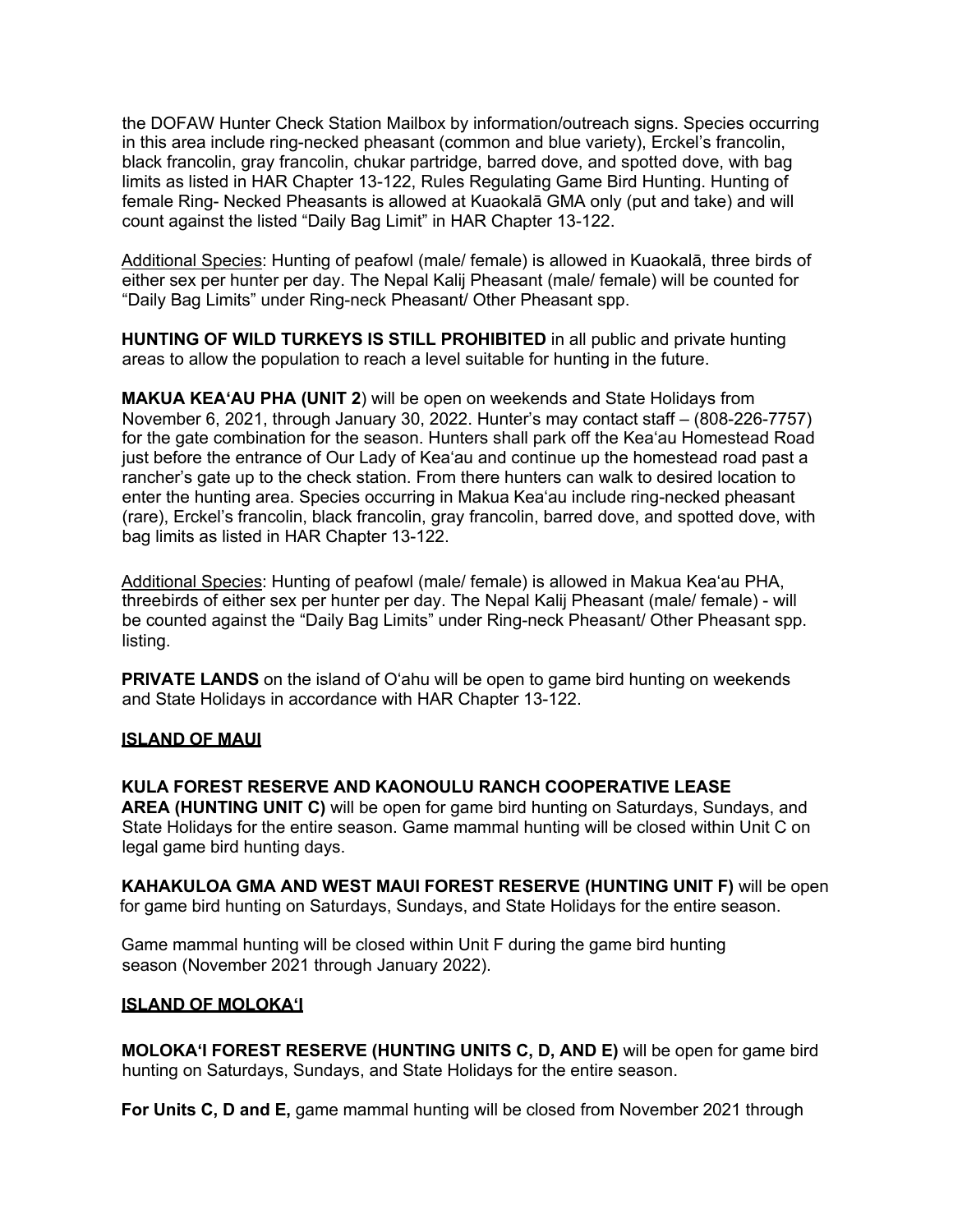January 2022.

# **ISLAND OF LĀNAʻI**

**COOPERATIVE GMA (UNITS 1, and 2, AND 3)** will be open for game bird hunting on Saturdays, Sundays, and State Holidays for the entire game bird season. Special conditions:

1. Access to Hunting Unit 3 will be only by the main perimeter roads ("Guard Road" and"No. 57 Road"). Abandoned field plot roads are closed for safety reasons.

# **ISLAND OF HAWAIʻI**

# **MAUNA KEA GAME MANAGEMENT AREA AND FOREST RESERVE AND PUʻU**

**MALI MITIGATION SITE** (**UNIT A)** will be open for game bird hunting Wednesdays, Thursdays, Saturdays, Sundays, and State Holidays for the entire game bird season. Feral pig hunting will be closed in Unit G and Unit A below tree line during the game bird hunting season from November 6, 2021, through January 30, 2022, as stated in HAR Chapter 13-123 "Rules Regulating Game Mammal Hunting". Hunters will be required to check in and out at the hunter check stations located at Kilohana, Old Saddle Road Junction (across Daniel K. Iynoue Highway from Gilbert Kahele Recreation Area), Puʻu Huluhulu and Puʻu Mali (from Mana Road), or electronically via the OuterSpatial mobile application. Access to the Puʻu Mali area of Mauna Kea Forest Reserve through Mana Road (16.9 miles from Māmalahoa Highway to gate) will have a combination lock. The code to this combination will be available by calling the DOFAW offices in Kamuela (808) 887-6063 or Hilo (808)974-4221. Maps of available access points will also be available at the above listed offices.

**PŌHAKULOA TRAINING AREA** will be open for game bird hunting, at the direction of the Department of Defense, subject to training schedule. Please visit their website at https://pta.isportsman.net/ for information on hunting days, open areas, and access routes.

# **KAPĀPALA RANCH CGMA AND KAPĀPALA FOREST RESERVE (UNITS J & B)**

will be open for game bird hunting Saturdays, Sundays, and State Holidays for the entire game bird season. Hunters must check in at the Kapāpala hunter check-station. If the hunter check-station is not manned, information will be posted for bird hunters to text or call in to obtain the gate combo. Starting in the 2021-2022 bird season hunter assistants and companions will need to sign a waiver provided at the Kapapala Check station to accompany game bird hunters in Unit J Kapāpala CGMA.

# **PUʻU WAʻAWAʻA FOREST RESERVE AND PUʻU ANAHULU, WEST SECTION**

**(UNIT F) –** All sections of Puʻu Waʻawaʻa Forest Reserve, will be open for game bird hunting Saturdays, Sundays, and State Holidays for the entire game bird season. Vehicles must remain on designated roads to minimize the risk of fire. Maps will be made available at Puʻu Waʻawaʻa Hunter Check Station and at the DOFAW offices in Hilo and Kamuela. Please leave all gates as they are found due to active cattle ranching in the area. Vehicle access to the cell tower on the Puʻu Anahulu bluff will be allowed, but hunting will only be allowed below the last  $(5<sup>th</sup>)$  gate. Peafowl will be allowed to be taken in the hunting unit. One (1) Peafowl per hunter per day.

**PU'U ANAHULU GMA, EAST SECTION** will be open for game bird hunting Saturdays, Sundays, and State Holidays for the entire game bird season.